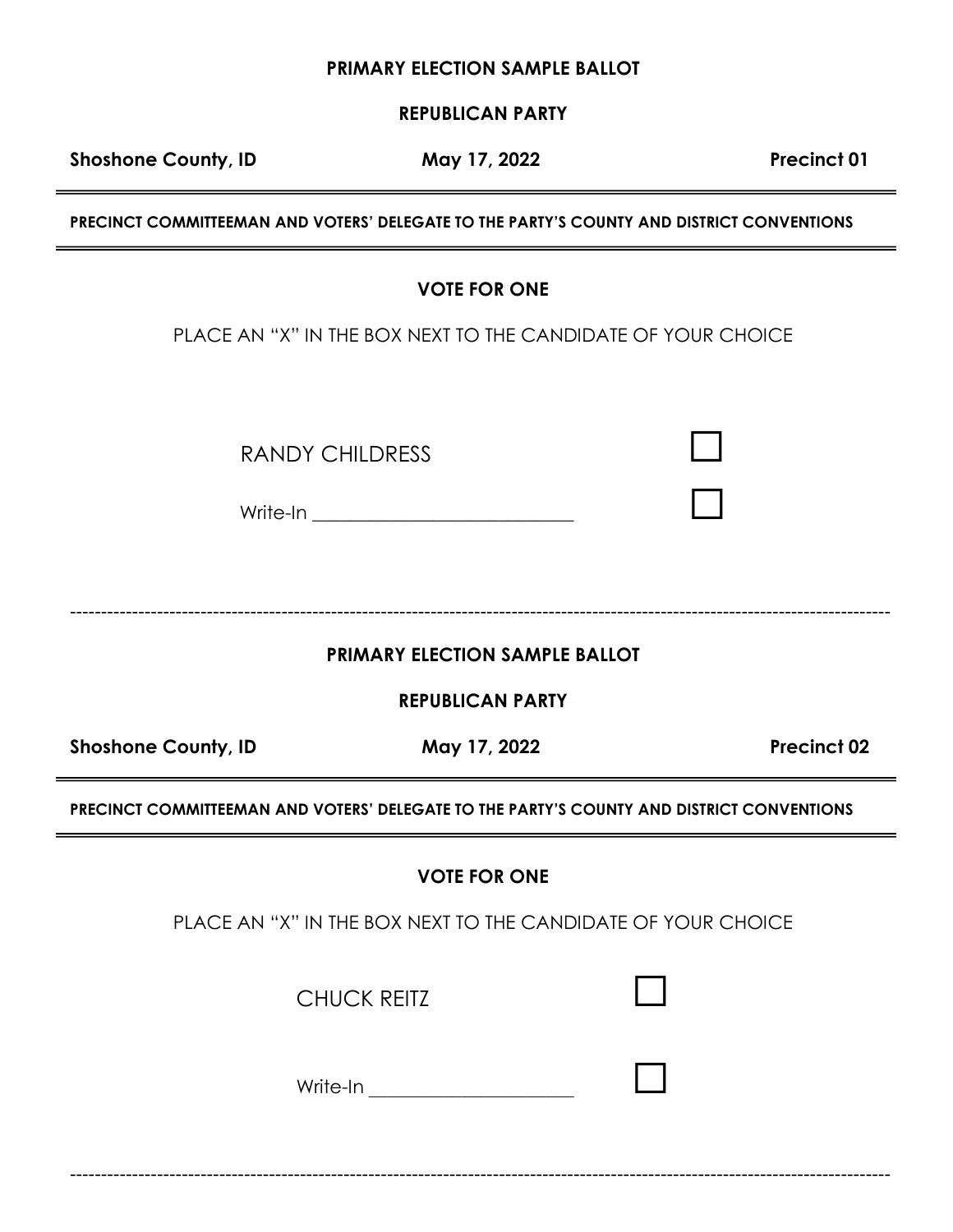**REPUBLICAN PARTY** 

Shoshone County, ID **May 17, 2022** Precinct 05

**PRECINCT COMMITTEEMAN AND VOTERS' DELEGATE TO THE PARTY'S COUNTY AND DISTRICT CONVENTIONS** 

|                            | <b>VOTE FOR ONE</b>                                                                       |             |
|----------------------------|-------------------------------------------------------------------------------------------|-------------|
|                            | PLACE AN "X" IN THE BOX NEXT TO THE CANDIDATE OF YOUR CHOICE                              |             |
|                            | <b>MARGIE RAY DORCHUCK</b>                                                                |             |
|                            | <b>PRIMARY ELECTION SAMPLE BALLOT</b>                                                     |             |
|                            | <b>REPUBLICAN PARTY</b>                                                                   |             |
| <b>Shoshone County, ID</b> | May 17, 2022                                                                              | Precinct 06 |
|                            | PRECINCT COMMITTEEMAN AND VOTERS' DELEGATE TO THE PARTY'S COUNTY AND DISTRICT CONVENTIONS |             |
|                            | <b>VOTE FOR ONE</b>                                                                       |             |
|                            | PLACE AN "X" IN THE BOX NEXT TO THE CANDIDATE OF YOUR CHOICE                              |             |
|                            | <b>PHIL HART</b>                                                                          |             |
|                            | <b>STETSON JONES</b>                                                                      |             |

Write-In \_\_\_\_\_\_\_\_\_\_\_\_\_\_\_\_\_\_\_\_\_\_\_\_\_ ☐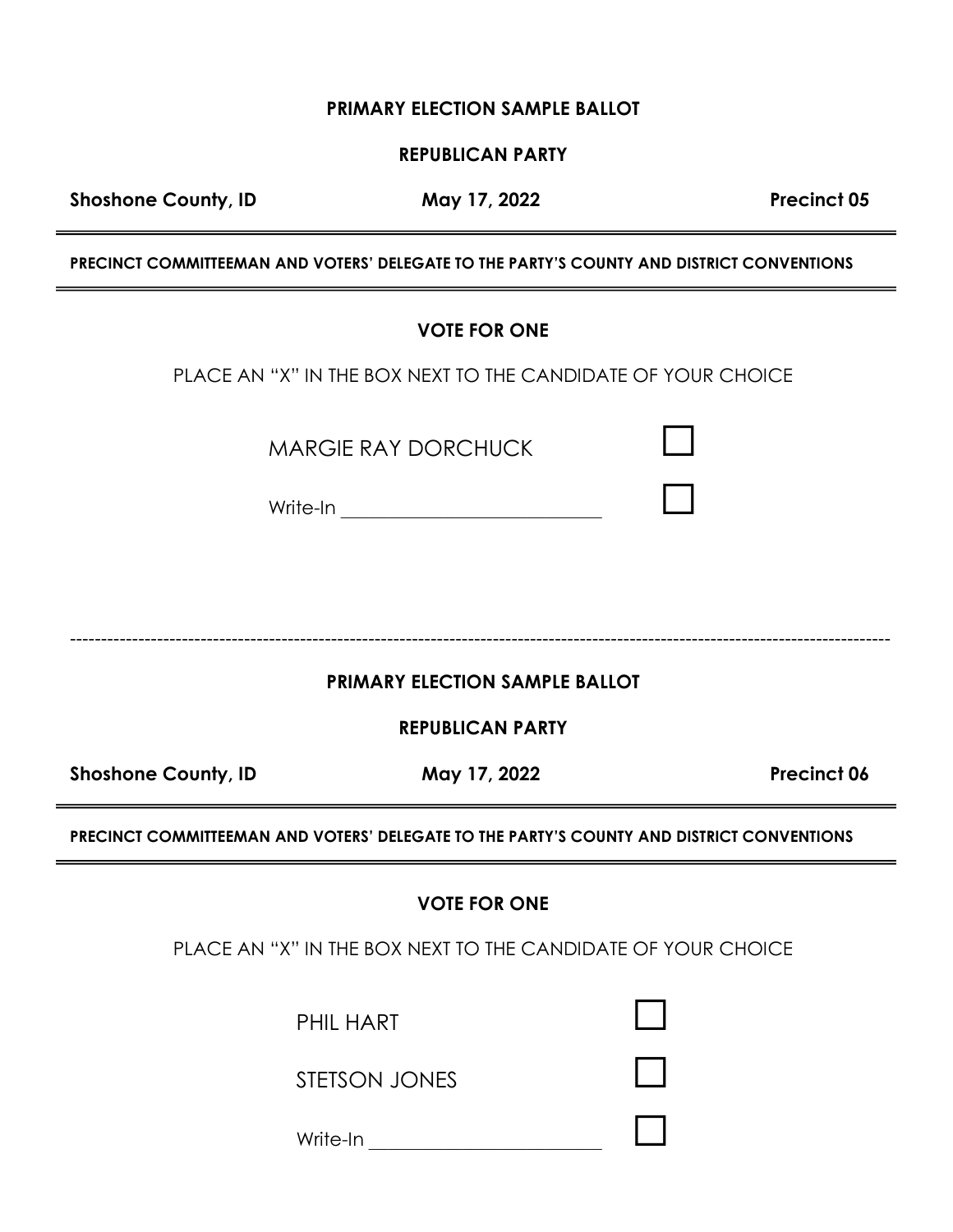#### **REPUBLICAN PARTY**

Shoshone County, ID May 17, 2022 **Precinct 08** 

**PRECINCT COMMITTEEMAN AND VOTERS' DELEGATE TO THE PARTY'S COUNTY AND DISTRICT CONVENTIONS** 

#### **VOTE FOR ONE**

PLACE AN "X" IN THE BOX NEXT TO THE CANDIDATE OF YOUR CHOICE

DUSTIN A. WISE

Write-In \_\_\_\_\_\_\_\_\_\_\_\_\_ \_ ☐

------------------------------------------------------------------------------------------------------------------------------------

## **PRIMARY ELECTION SAMPLE BALLOT**

**REPUBLICAN PARTY** 

Shoshone County, ID **May 17, 2022** Precinct 09

**PRECINCT COMMITTEEMAN AND VOTERS' DELEGATE TO THE PARTY'S COUNTY AND DISTRICT CONVENTIONS** 

#### **VOTE FOR ONE**

PLACE AN "X" IN THE BOX NEXT TO THE CANDIDATE OF YOUR CHOICE

LINDA YERGLER☐

Write-In \_\_\_\_\_\_\_\_\_\_\_\_\_\_\_\_\_\_\_\_\_\_\_\_\_\_\_\_ ☐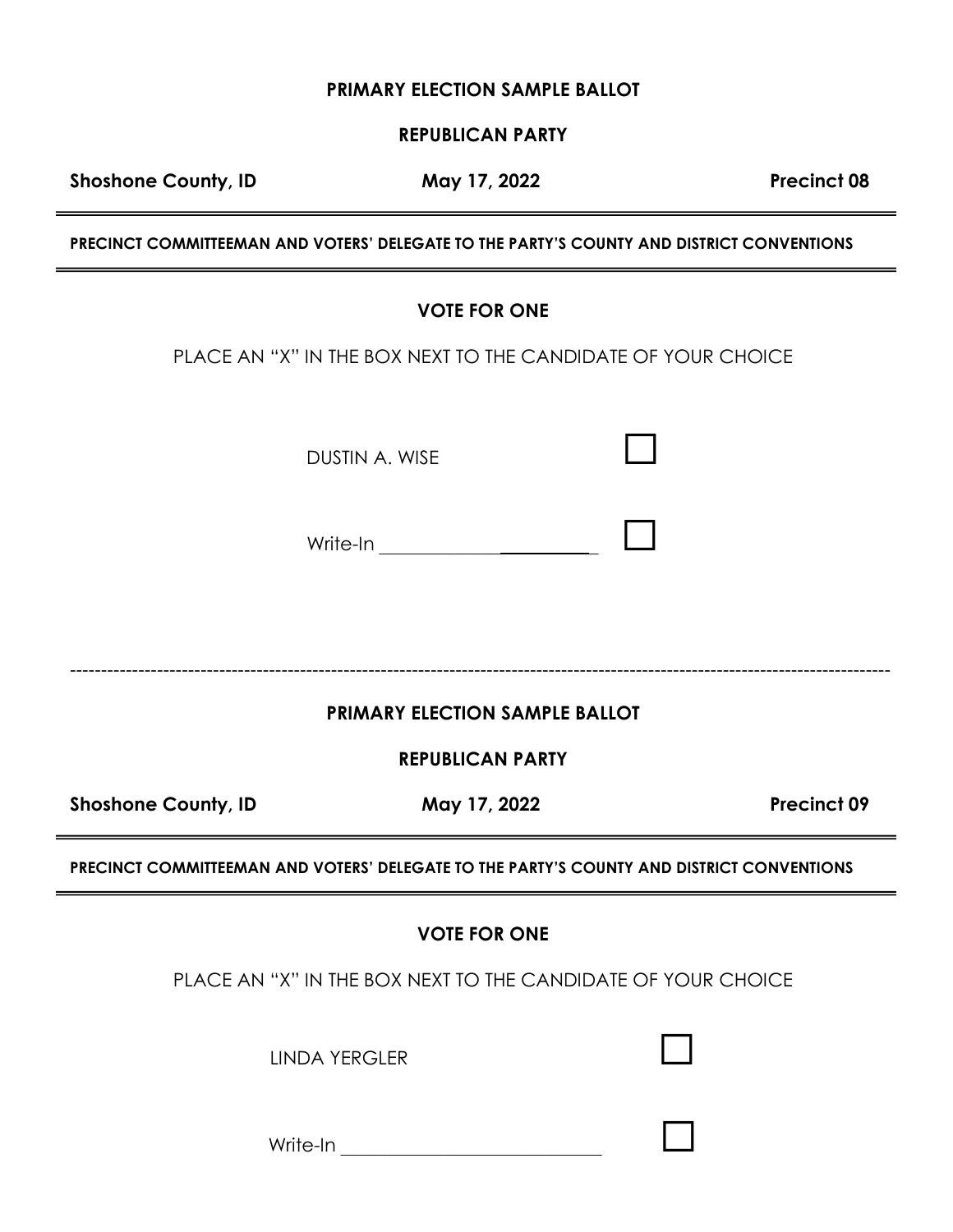**REPUBLICAN PARTY**

Shoshone County, ID **May 17, 2022** Precinct 10

**PRECINCT COMMITTEEMAN AND VOTERS' DELEGATE TO THE PARTY'S COUNTY AND DISTRICT CONVENTIONS** 

## **VOTE FOR ONE**

PLACE AN "X" IN THE BOX NEXT TO THE CANDIDATE OF YOUR CHOICE

KALE LOWMAN☐

Write-In \_\_\_\_\_\_\_\_\_\_\_\_\_\_\_\_\_\_\_\_\_\_\_\_\_\_\_\_ ☐

**PRIMARY ELECTION SAMPLE BALLOT**

------------------------------------------------------------------------------------------------------------------------------------

**DEMOCRATIC PARTY** 

Shoshone County, ID May 17, 2022 **Precinct 02** 

#### **PRECINCT COMMITTEEMAN**

**VOTE FOR ONE**

PLACE AN "X" IN THE BOX NEXT TO THE CANDIDATE OF YOUR CHOICE

JULIAN F. WHEELER☐

| Write-In |  |  |
|----------|--|--|
|          |  |  |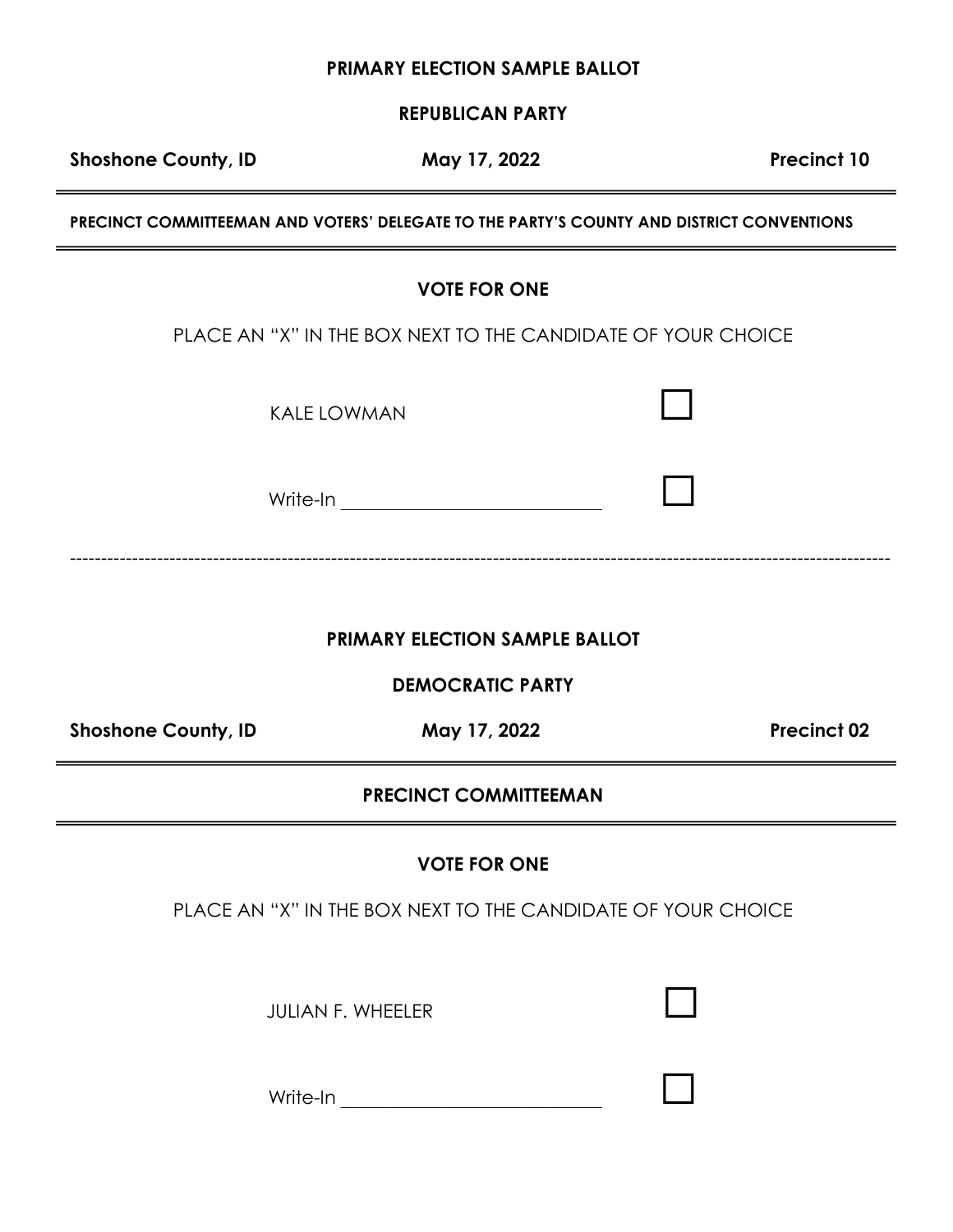**DEMOCRATIC PARTY** 

Shoshone County, ID **May 17, 2022** Precinct 05

## **PRECINCT COMMITTEEMAN**

#### **VOTE FOR ONE**

PLACE AN "X" IN THE BOX NEXT TO THE CANDIDATE OF YOUR CHOICE

**JULIE ROBBINS** 

Write-In \_\_\_\_\_\_\_\_\_\_\_\_\_\_\_\_\_\_\_\_\_\_\_\_\_\_\_\_ ☐

------------------------------------------------------------------------------------------------------------------------------------

## **PRIMARY ELECTION SAMPLE BALLOT**

**DEMOCRATIC PARTY** 

Shoshone County, ID May 17, 2022 **Precinct 06** 

### **PRECINCT COMMITTEEMAN**

#### **VOTE FOR ONE**

PLACE AN "X" IN THE BOX NEXT TO THE CANDIDATE OF YOUR CHOICE

DUANE E. "DUKE" LITTLE☐